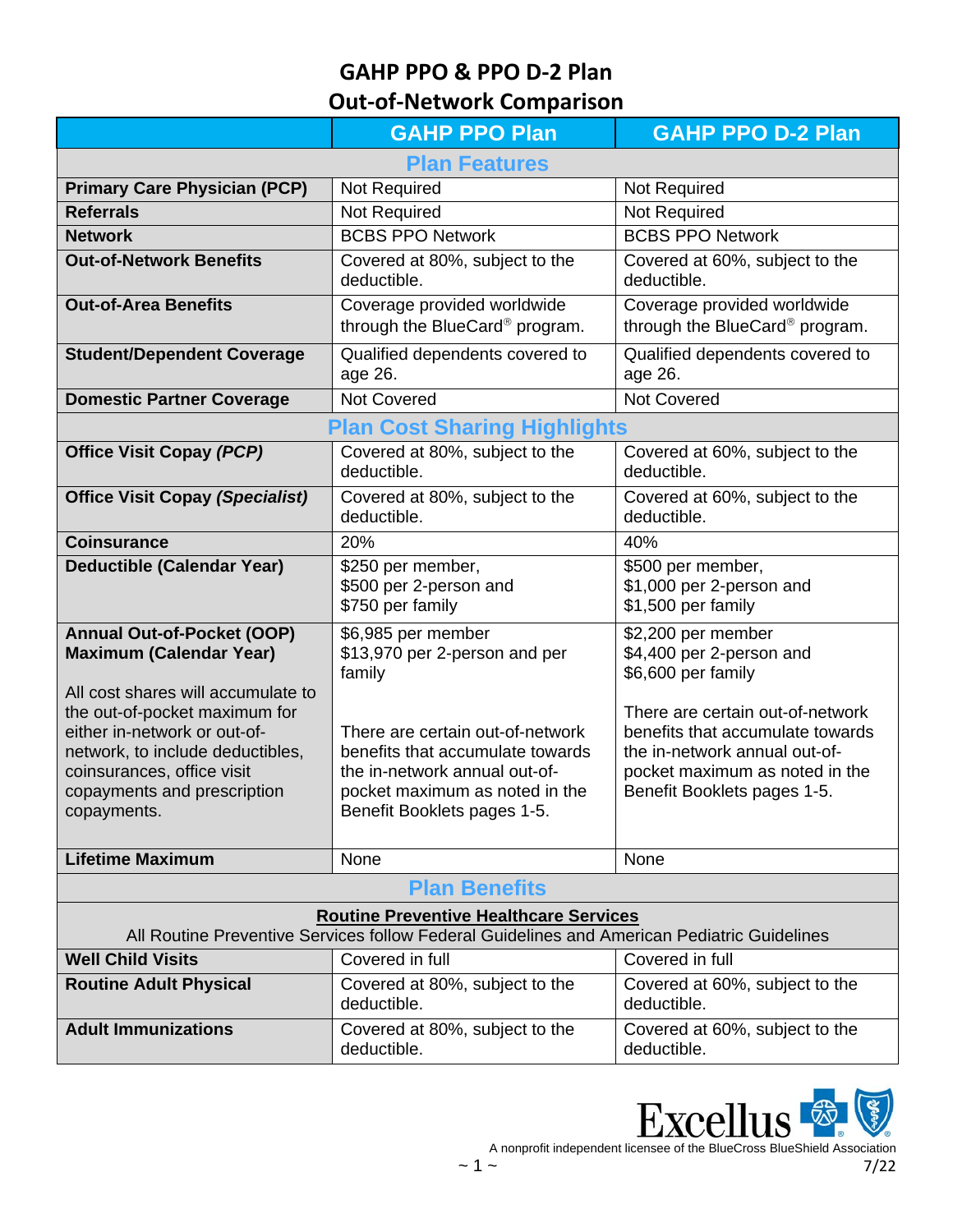# **Out-of-Network Comparison**

|                                                                                                      | <b>GAHP PPO Plan</b>                          | <b>GAHP PPO D-2 Plan</b>                       |  |  |
|------------------------------------------------------------------------------------------------------|-----------------------------------------------|------------------------------------------------|--|--|
| <b>Mammography</b>                                                                                   | Covered at 80%, subject to the<br>deductible. | Covered at 60%, subject to the<br>deductible.  |  |  |
| <b>Cervical Cancer Screening</b>                                                                     | Covered at 80%, subject to the<br>deductible. | Covered at 60%, subject to the<br>deductible.  |  |  |
| <b>OB/GYN Exam</b>                                                                                   | Covered at 80%, subject to the<br>deductible. | Covered at 60%, subject to the<br>deductible.  |  |  |
| <b>Prostate Cancer Screening</b>                                                                     | Covered at 80%, subject to the<br>deductible. | Covered at 60%, subject to the<br>deductible.  |  |  |
| <b>Colonoscopy</b>                                                                                   | Covered at 80%, subject to the<br>deductible. | Covered at 60%, subject to the<br>deductible.  |  |  |
|                                                                                                      | <b>Physician's Office Services</b>            |                                                |  |  |
| <b>Diagnostic Office Visits</b>                                                                      | Covered at 80%, subject to the<br>deductible. | Covered at 60%, subject to the<br>deductible.  |  |  |
| <b>Telemedicine (MDLive)</b>                                                                         | No Benefit Available                          | No Benefit Available                           |  |  |
| <b>Diagnostic X-Rays</b><br>(MRI, MRA, PET, CAT scans)                                               | Covered at 80%, subject to the<br>deductible. | *Covered at 60%, subject to the<br>deductible. |  |  |
| <b>Diagnostic Laboratory and</b><br><b>Pathology</b>                                                 | Covered in full                               | Covered at 60%, subject to the<br>deductible.  |  |  |
| <b>Allergy Tests</b>                                                                                 | Covered at 80%, subject to the<br>deductible. | Covered at 60%, subject to the<br>deductible.  |  |  |
| <b>Allergy Injections</b>                                                                            | Covered at 80%, subject to the<br>deductible. | Covered at 60%, subject to the<br>deductible.  |  |  |
| Chemotherapy                                                                                         | Covered at 80%, subject to the<br>deductible. | Covered at 60%, subject to the<br>deductible.  |  |  |
| <b>Radiation Therapy</b>                                                                             | Covered at 80%, subject to the<br>deductible. | Covered at 60%, subject to the<br>deductible.  |  |  |
| <b>Maternity Services</b>                                                                            |                                               |                                                |  |  |
| <b>Prenatal and Postnatal Office</b><br><b>Visits</b>                                                | Covered at 80%, subject to the<br>deductible. | Covered at 60%, subject to the<br>deductible.  |  |  |
| <b>Hospital and Physician Care for</b><br>Mother (including delivery)                                | Covered at 80%, subject to the<br>deductible. | Covered at 60%, subject to the<br>deductible.  |  |  |
| <b>Newborn Nursery Care</b>                                                                          | Covered at 80%, subject to the<br>deductible. | Covered at 60%, subject to the<br>deductible.  |  |  |
| <b>Fertility Treatment</b><br>For PPO and D-2, see Benefit<br>Booklet (page 16) for more<br>details. | Covered at 80%, subject to the<br>deductible. | Covered at 60%, subject to the<br>deductible.  |  |  |
| <b>Inpatient Hospital Services</b>                                                                   |                                               |                                                |  |  |



A nonprofit independent licensee of the BlueCross BlueShield Association<br>7/22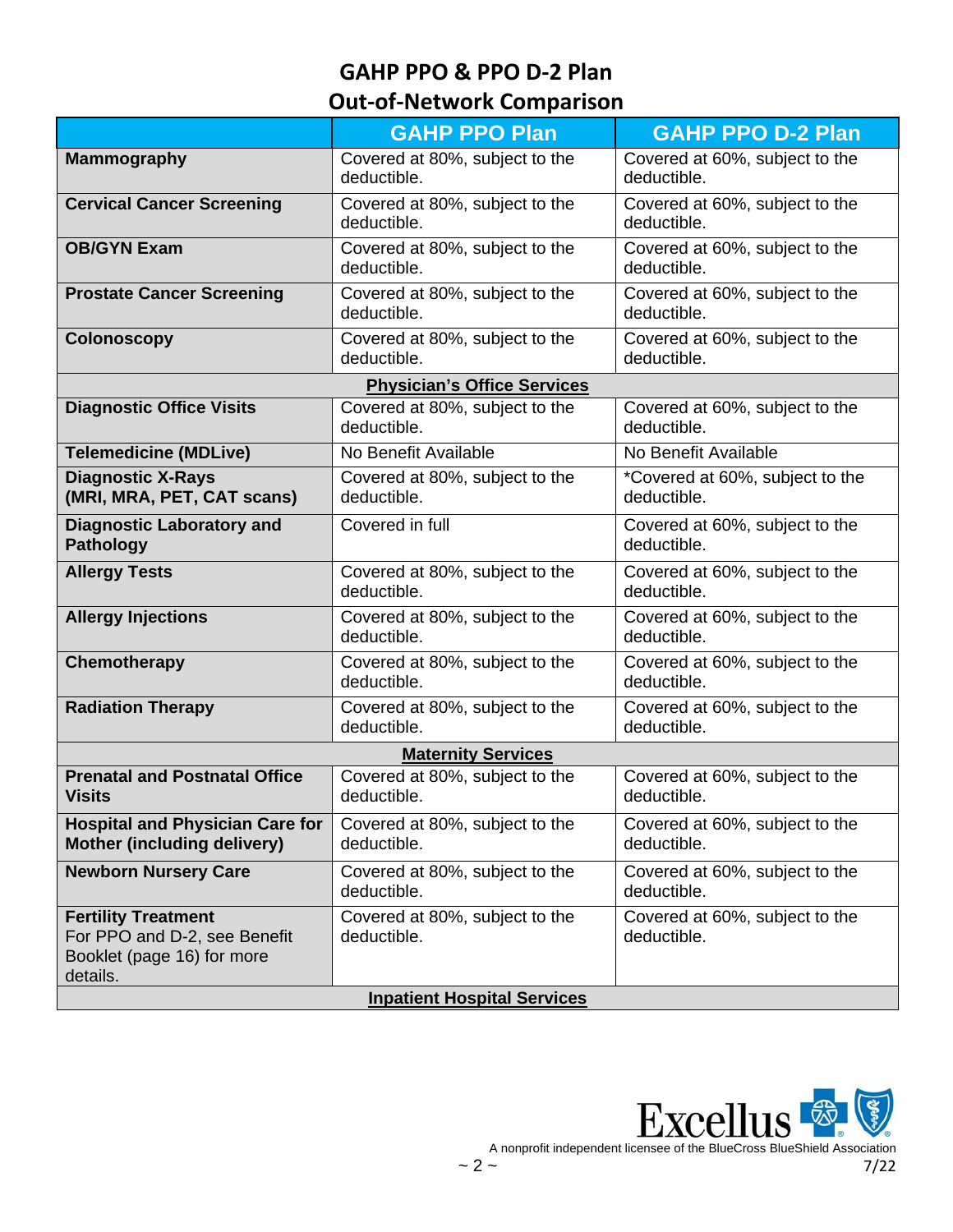# **Out-of-Network Comparison**

|                                                        | <b>GAHP PPO Plan</b>                                                                                                             | <b>GAHP PPO D-2 Plan</b>                                                                                                          |
|--------------------------------------------------------|----------------------------------------------------------------------------------------------------------------------------------|-----------------------------------------------------------------------------------------------------------------------------------|
| <b>Hospital Services</b>                               | Covered at 80%, subject to the<br>deductible for unlimited days in<br>semi-private room and all<br>medically necessary services. | *Covered at 60%, subject to the<br>deductible for unlimited days in<br>semi-private room and all<br>medically necessary services. |
| <b>Physician Visits in the Hospital</b>                | Covered at 80%, subject to the<br>deductible for unlimited visits.                                                               | Covered at 60%, subject to the<br>deductible for unlimited visits.                                                                |
| <b>Inpatient Physical</b><br><b>Rehabilitation</b>     | Covered at 80%, subject to the<br>deductible for unlimited days.                                                                 | Covered at 60%, subject to the<br>deductible, for up to 60 days per<br>member per calendar year.                                  |
| <b>Surgery</b>                                         | Covered at 80%, subject to the<br>deductible.                                                                                    | Covered at 60%, subject to the<br>deductible.                                                                                     |
| <b>Anesthesia</b>                                      | Covered in full.                                                                                                                 | Covered at 60%, subject to the<br>deductible.                                                                                     |
|                                                        | <b>Emergency Services</b>                                                                                                        |                                                                                                                                   |
| <b>Emergency Room Care</b>                             | \$100 copay per visit, unless<br>admitted as an inpatient to the<br>hospital within 24 hours                                     | \$100 copay per visit, unless<br>admitted as an inpatient to the<br>hospital within 24 hours                                      |
| <b>Freestanding Urgent Care</b><br><b>Center</b>       | Covered at 80%, subject to the<br>deductible.                                                                                    | Covered at 60%, subject to the<br>deductible.                                                                                     |
| <b>Ambulance</b>                                       | \$50 copay                                                                                                                       | \$50 copay                                                                                                                        |
| Air Ambulance                                          | Covered in full up to \$250, then<br>covered at 80% coinsurance                                                                  | Covered at 60%, subject to the<br>deductible.                                                                                     |
|                                                        | <b>Outpatient Hospital Services</b>                                                                                              |                                                                                                                                   |
| <b>Diagnostic X-Rays</b><br>(MRI, MRA, PET, CAT scans) | Covered at 80%, subject to the<br>deductible.                                                                                    | *Covered at 60%, subject to the<br>deductible.                                                                                    |
| <b>Diagnostic Laboratory and</b><br><b>Pathology</b>   | Covered in full.                                                                                                                 | Covered at 60%, subject to the<br>deductible.                                                                                     |
| <b>Pre-Admission Testing</b>                           | Covered at 80%, subject to the<br>deductible.                                                                                    | Covered at 60%, subject to the<br>deductible.                                                                                     |
| <b>Surgical Care</b>                                   | Covered at 80%, subject to the<br>deductible.                                                                                    | Covered at 60%, subject to the<br>deductible.                                                                                     |
| <b>Diagnostic Colonoscopy</b>                          | Covered at 80%, subject to the<br>deductible.                                                                                    | Covered at 60%, subject to the<br>deductible.                                                                                     |
| Chemotherapy                                           | Covered at 80%, subject to the<br>deductible.                                                                                    | Covered at 60%, subject to the<br>deductible.                                                                                     |
| <b>Radiation Therapy</b>                               | Covered at 80%, subject to the<br>deductible.                                                                                    | Covered at 60%, subject to the<br>deductible.                                                                                     |
| <b>Mental Health and Chemical Dependency Services</b>  |                                                                                                                                  |                                                                                                                                   |
| <b>Inpatient Mental Health Care</b>                    | Covered at 80%, subject to<br>deductible.                                                                                        | *Covered at 60%, subject to the<br>deductible.                                                                                    |



A nonprofit independent licensee of the BlueCross BlueShield Association  $\sim 3 \sim 7/22$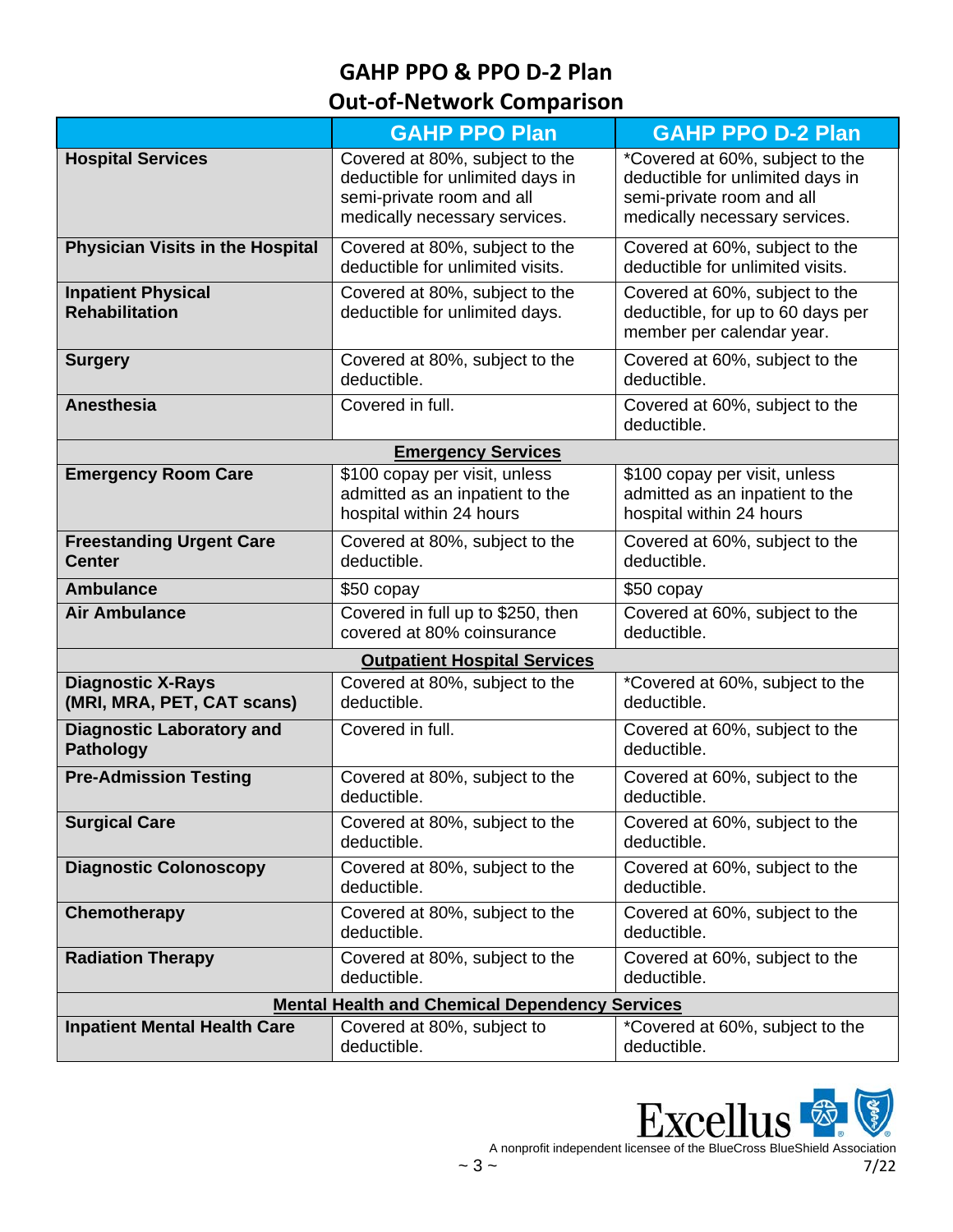# **Out-of-Network Comparison**

|                                                      | <b>GAHP PPO Plan</b>                                                                                                                                                                                | <b>GAHP PPO D-2 Plan</b>                                                                                                                                    |  |  |
|------------------------------------------------------|-----------------------------------------------------------------------------------------------------------------------------------------------------------------------------------------------------|-------------------------------------------------------------------------------------------------------------------------------------------------------------|--|--|
| <b>Outpatient Mental Health Care</b>                 | Covered at 80%, subject to<br>deductible.                                                                                                                                                           | Covered at 60%, subject to<br>deductible.                                                                                                                   |  |  |
| <b>Inpatient Chemical</b><br><b>Dependency Care</b>  | Covered at 80%, subject to<br>deductible.                                                                                                                                                           | *Covered at 60%, subject to the<br>deductible.                                                                                                              |  |  |
| <b>Outpatient Chemical</b><br><b>Dependency Care</b> | Covered at 80%, subject to<br>deductible.                                                                                                                                                           | Covered at 60%, subject to the<br>deductible.                                                                                                               |  |  |
| <b>Other Services</b>                                |                                                                                                                                                                                                     |                                                                                                                                                             |  |  |
| <b>Prescription Drug</b>                             | No Benefit Available                                                                                                                                                                                | No Benefit Available                                                                                                                                        |  |  |
| <b>Diabetic Insulin &amp; Supplies</b>               | Covered at 80%, subject to the<br>deductible.                                                                                                                                                       | Covered at 60%, subject to the<br>deductible.                                                                                                               |  |  |
| <b>Diabetic Equipment</b>                            | Covered at 80%, subject to the<br>deductible.                                                                                                                                                       | Covered at 60%, subject to the<br>deductible.                                                                                                               |  |  |
| <b>Outpatient Therapy</b><br>(PT, OT, Speech)        | Covered at 80%, subject to the<br>deductible, no maximum.                                                                                                                                           | Covered at 60%, subject to the<br>deductible. Up to 45 visits for<br>physical, speech and occupational<br>therapy combined per member per<br>calendar year. |  |  |
| <b>Skilled Nursing Facility</b>                      | Covered at 80%, subject to the<br>deductible for unlimited days.                                                                                                                                    | Covered at 60%, subject to the<br>deductible for up to 120 days per<br>calendar year.                                                                       |  |  |
| <b>Home Care</b>                                     | Covered at 80%, subject to a<br>separate \$50 deductible for<br>unlimited days per calendar year.                                                                                                   | *Covered at 75%, subject to a<br>separate \$50 deductible for<br>unlimited days per calendar year.                                                          |  |  |
| <b>Hospice</b>                                       | Covered at 80%, subject to the<br>deductible for unlimited days per<br>calendar year.                                                                                                               | Covered at 60% subject to the<br>deductible for unlimited days per<br>calendar year.                                                                        |  |  |
| <b>Durable Medical Equipment</b>                     | Covered at 80%, subject to the<br>deductible.                                                                                                                                                       | *Covered at 60%, subject to the<br>deductible                                                                                                               |  |  |
| <b>Internal and External</b><br><b>Prosthetics</b>   | Covered at 80%, subject to the<br>deductible.                                                                                                                                                       | Covered at 60%, subject to the<br>deductible.                                                                                                               |  |  |
| <b>Foot Care</b>                                     | Not covered for services related to routine care of the feet, including but<br>not limited to corns, calluses, flat fee, fallen arches, strain, toenails, or<br>symptomatic complaints of the feet. |                                                                                                                                                             |  |  |
| <b>Foot Orthotics</b>                                | Covered at 80%, subject to the<br>deductible.                                                                                                                                                       | Covered at 60%, subject to the<br>deductible.                                                                                                               |  |  |
| <b>Chiropractic</b>                                  | Covered at 80%, subject to the<br>deductible.                                                                                                                                                       | Covered at 60%, subject to the<br>deductible.                                                                                                               |  |  |
| <b>Acupuncture</b>                                   | Covered at 80%, subject to the<br>deductible.                                                                                                                                                       | Covered at 50%, subject to<br>deductible, for up to 10 visits per<br>calendar year.                                                                         |  |  |



A nonprofit independent licensee of the BlueCross BlueShield Association